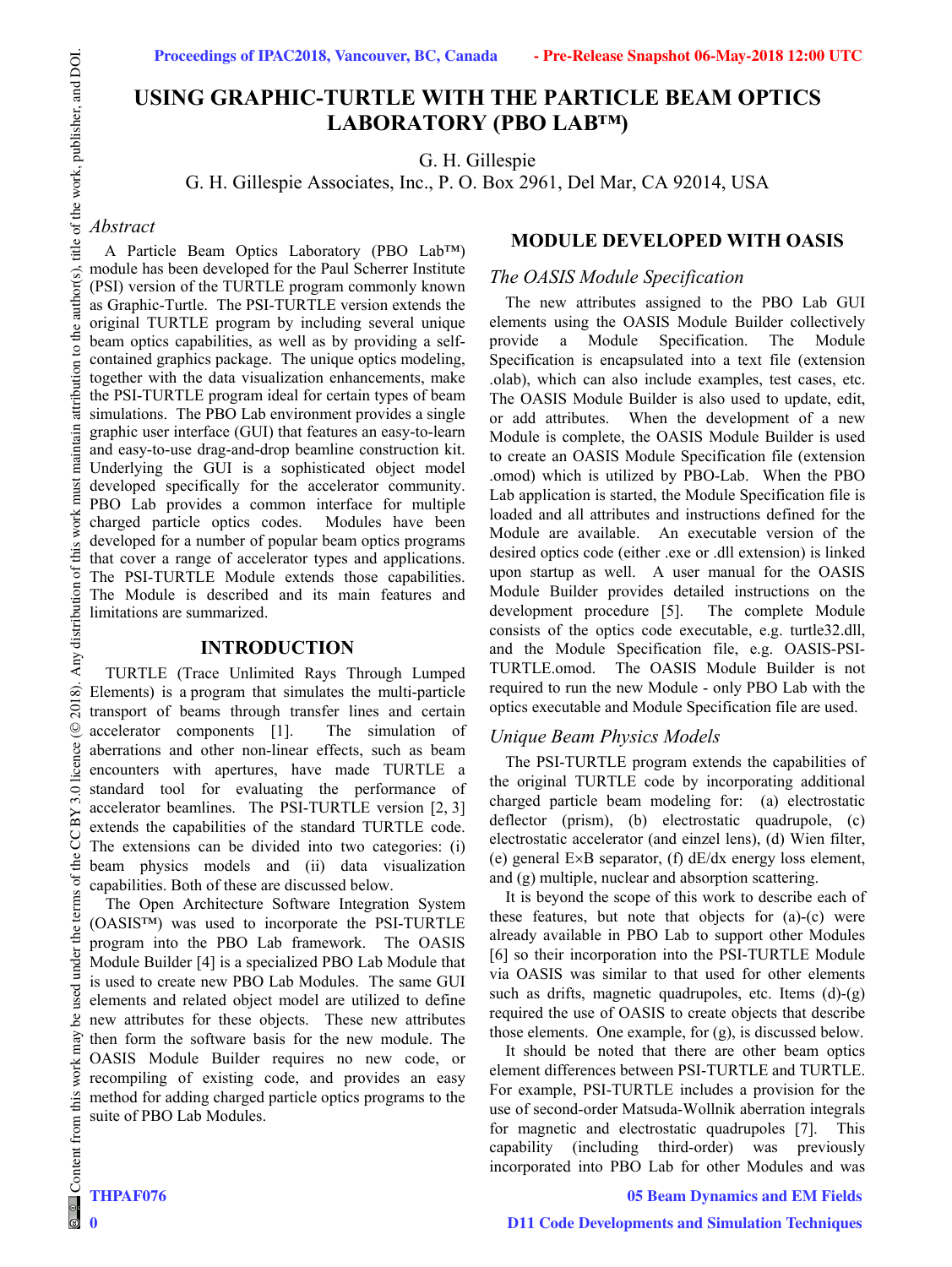readily adapted for the PSI-TURTLE Module. Similar comments apply to several other differences between PSI-TURTLE and TURTLE.

### *Unique Data Visualization Capabilities*

A unique graphics package, complied in the executable program gratur32.exe, is available for use with PSI-TURTLE. The package provides a useful extension for data visualization. A separate Module Specification file, OASIS-PSI-TURTLE-graphics.omod, was developed to implement this capability. However, it is a greatly simplified Module consisting of only a single menu command:

PSI-TURTLE Graphics  $\rightarrow$  Write and Run Input (1)

The actual specification of the data to be displayed is defined in the main PSI-TURTLE Module. The PSI-TURTLE Module utilizes a set of Command Pieces to define the data output types and beamline locations for collecting the data. Other instructions for the simulation are also implemented using Command Pieces developed for running the PSI-TURTLE Module. Figure 1 shows the PBO Lab window that is used to access the Command Pieces of the PSI-TURTLE Module.



Figure 1: PBO Lab window used to select plot requests and other beamline location specific commands for the PSI-TURTLE Module. The scroll bar to the right is used to access other commands.

The list of commands shown in Fig. 1 illustrates an important feature of the PSI-TURTLE Module: easily read and understood language is used to identify the most commonly used commands. Users do not need any detailed knowledge of the turtle32.dll input file format or syntax for specifying the commands. The PSI-TURTLE Module writes all needed information to the input file (FOR001.DAT) used by the turtle32.dll in the required "positional format" notation used by Graphic-Turtle. See pages 172-194 of reference [1] for details of the "positional format" notation (aka the "original TRANSPORT notation"). After a PSI-TURTLE run for a specific problem is completed, then the execution of the menu command given in Equation (1) opens a gratur32.exe console window where the user selects the type of displays desired for each set of particle distribution data. This is followed automatically by the

# **05 Beam Dynamics and EM Fields**

#### **D11 Code Developments and Simulation Techniques**

visual displays selected. An example for a ring collimator  $\frac{5}{5}$  is illustrated below.<br> *Limitations* is illustrated below.

### *Limitations*

As outlined above, the PSI version of the TURTLE program offers some unique capabilities when compared to the standard TURTLE program, but there are also some  $\frac{1}{2}$ limitations. For example, when generating initial beam  $\frac{1}{5}$ distributions from semi-axes parameters, only the initial  $\frac{8}{9}$ beam correlations  $r_{12}$  and  $r_{34}$  are utilized by the turtle32.dll to generate the particle data. All other nonzero r<sub>ij</sub> are ignored and thus effectively set to zero. To create an initial beam with such correlations, the PBO Lab DST-Converter Module can be used. That Module g can read a distribution file created by other codes, such as PARMILA-2, MARYLIE, or the original TURTLE code, convert the data including such correlations to a distribution format usable by PSI-.TURTLE, and then output the results to a data file readable by the turtle32.dll.

The PSI-TURTLE code also does not include  $\frac{1}{6}$ computations for the longitudinal location of individual  $\frac{1}{\omega}$ particles, sometimes referred to as the path length  $\vec{\tilde{e}}$  difference from the reference trajectory. This means that  $\vec{\tilde{e}}$  beam bunching or de-bunching effects are not modeled. difference from the reference trajectory. This means that beam bunching or de-bunching effects are not modeled.  $\geq$ <br>The original TURTLE program can be used for such  $\stackrel{\cong}{\equiv}$ The original TURTLE program can be used for such  $\frac{1}{2}$ <br>calculations.<br>**RING COLLIMATOR EXAMPLE**<br>*PBO Lab Beamline Setup*<br>A ring collimator beamline described by Rohrer is used  $\frac{2}{3}$ calculations.

# **RING COLLIMATOR EXAMPLE**

# *PBO Lab Beamline Setup*

A ring collimator beamline described by Rohrer is used to illustrate a typical simulation and is one of many  $\hat{\infty}$ examples used to benchmark the PBO Lab PSI-TURTLE  $\overline{S}$ Module. The ring collimator consists of a 30 cm long ©conical copper (Cu) rod, initially elliptical 1 cm high and  $\mathcal{L}$ 0.6 cm wide, increasing by 30% over the length. It is  $\frac{5}{9}$ designed to hollow out a 590 MeV proton beam that is initially round with peak intensity at its center. Due to the asymmetry of the Cu rod cross section, the exiting hollow beam is expected to have an elliptical hole in the center.

The setup of the beamline in PBO Lab follows the  $\frac{3}{2}$ same procedure used for any other optics code. The dragand-drop beamline construction kit is used to define the beamline and to include location specific commands. Figure 2 illustrates the PBO Lab image for a ring collimator.

|             |             |           |        |            |       | $\begin{picture}(150,10) \put(0,0){\line(1,0){10}} \put(0,0){\line(1,0){10}} \put(0,0){\line(1,0){10}} \put(0,0){\line(1,0){10}} \put(0,0){\line(1,0){10}} \put(0,0){\line(1,0){10}} \put(0,0){\line(1,0){10}} \put(0,0){\line(1,0){10}} \put(0,0){\line(1,0){10}} \put(0,0){\line(1,0){10}} \put(0,0){\line(1,0){10}} \put(0,0){\line(1,0){10}} \put(0$ |            |                |                  |  |
|-------------|-------------|-----------|--------|------------|-------|----------------------------------------------------------------------------------------------------------------------------------------------------------------------------------------------------------------------------------------------------------------------------------------------------------------------------------------------------------|------------|----------------|------------------|--|
| <b>MULT</b> | <b>BFAM</b> | $YvsX-in$ | $R-in$ | <b>NVT</b> | START | incrmnts                                                                                                                                                                                                                                                                                                                                                 | <b>FND</b> | D <sub>2</sub> | YysX-oL R-out 1D |  |

Figure 2: Icon representation of ring collimator built with the PBO Lab drag-and-drop beamline construction kit.

The simulation model represented by the Piece icons  $\frac{1}{2}$ shown in Fig. 2 includes the initial beam description shown in Fig. 2 includes the initial beam description  $\overline{E}$  (BEAM), some distribution plot requests for the initial  $\overline{E}$ beam (YvsX-in, R-in), a drift (D1) followed by a copper rod scattering element (INVT, START, CU, increment

**THPAF076**

**1**

 $\circ$